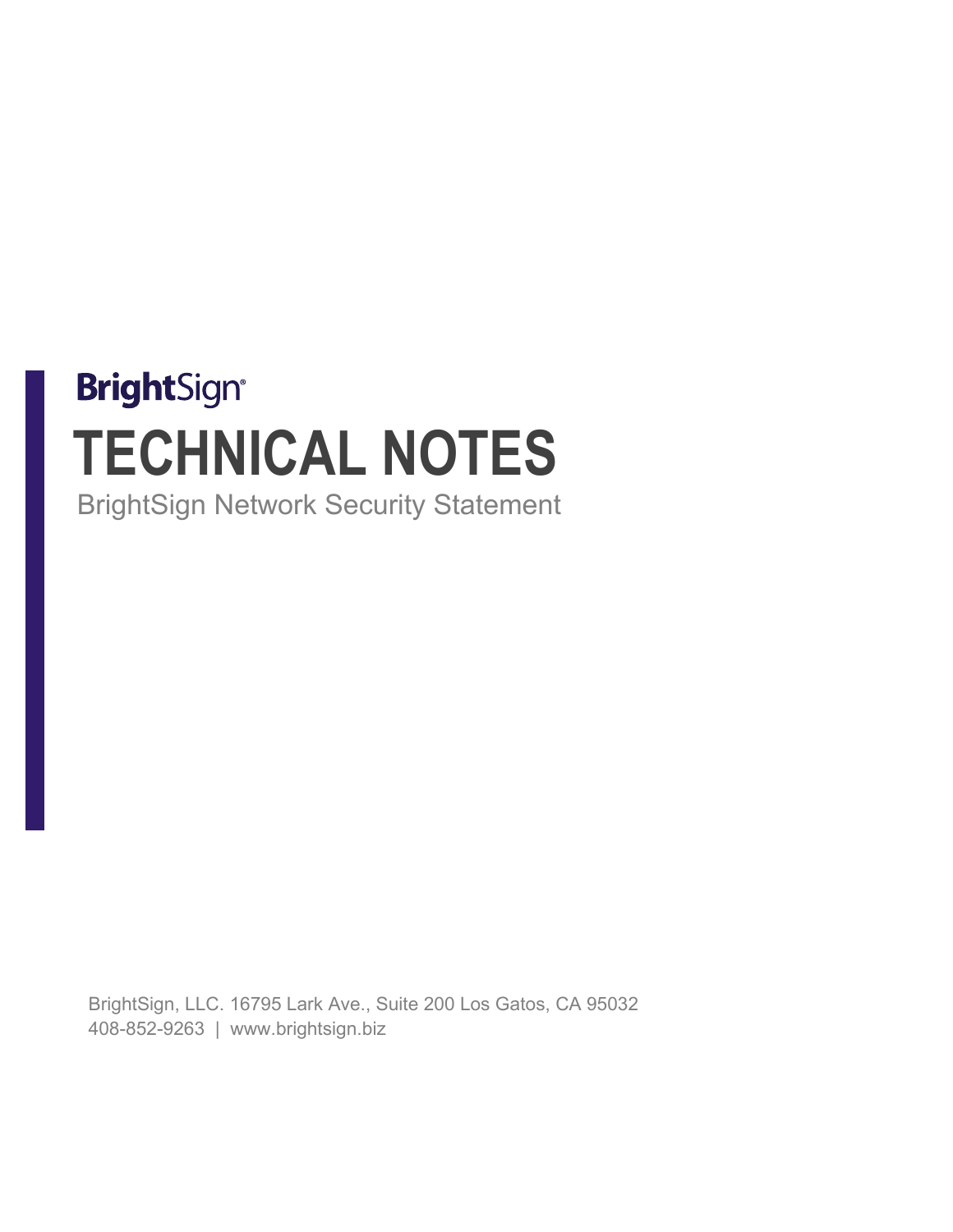## **INTRODUCTION**

For a cloud-based content management and distribution network, database security and server reliability should be of the highest prioirty. The BrightSign Network has been built with these principles in mind. This document provides a general overview of security and recovery architecture for the BrightSign Network. Note that some specific information may be withheld for security purposes.

## **Physical Security**

All BrightSign Network servers are hosted using Amazon Web Services (AWS). Amazon strictly controls physical access to its platform infrastructure using military-grade perimeter control, as well as state-of-the art surveillance and intrusion-detection systems.

Access to the Amazon data centers is limited only to Amazon employees with legitimate business needs, and each grant of access is revoked once an individual's business need expires, even if the individual is still an employee of Amazon. All physical and electronic access to data centers by employees is logged and routinely audited.

## **Virtual Data Center Security**

All communication with the BrightSign Network is mediated by two pairs of gateway servers. All calls to BrightSign Network domains are directed to these gateways. Each gateway communicates with a specific set of BrightSign Network nodes, and each pair of gateways is assigned traffic from a geographically distinct part of the globe.

Nodes located within the security group (i.e. behind the gateways) can communicate directly with each other because they have a list of internal IP addresses; however, these addresses are not communicated outside of the security group.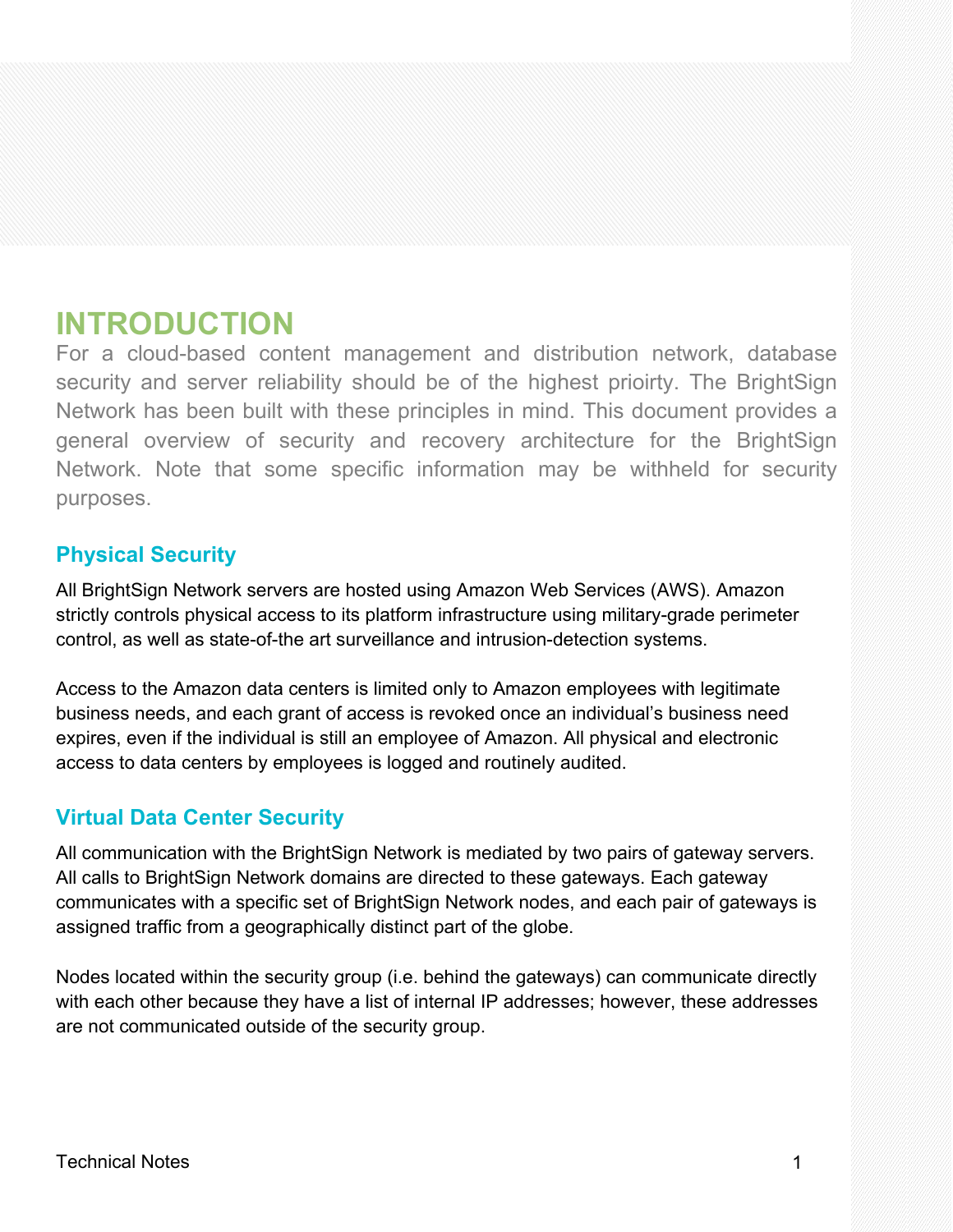#### **DDoS Protection**

The gateway servers protect internal nodes from being overloaded in case of a distributed denial of service (DDoS) attack. Furthermore, there are backup gateway servers that are running "warm" 24 hours a day and can immediately come online if one or more gateway becomes overloaded with connections.

Each gateway also has process code for the other gateways installed on it, so all gateways can be rotated to different routings or geographical assignments in event of an attack.

## **General Disaster Recovery**

Each BrightSign Network server node has a backup server that can take over in case of unscheduled downtime. The database server for the BrightSign Network has both a mirror and a backup that frequently update to prevent data loss in event the production database goes offline.

All active server nodes are monitored by scripts that notify BrightSign IT personnel less than a minute after a problem arises with a node.

## **Protection Against Intrusion Attacks**

Quarterly scans are carried out to check for hacking and intrusion attempts. All server operating systems are also protected with industry-standard virus detection software.

All BrightSign Network account passwords are hashed and salted. Once a password is generated, it is impossible for even BrightSign IT personnel to obtain the password from the BSN database. Furthermore, only a very limited subset of individuals at BrightSign have the credentials for root access to the BSN database.

## **Application and Communications Security**

The BrightSign Network interacts with digital signage environments by communicating with BrightSign devices, BrightAuthor software, and the BSN API (i.e. the browser-based BSN WebUI).

#### **Devices**

The BrightSign Network and BrightSign devices communicate with each other using HTTPS, rather than HTTP. The BrightSign Network requires a device to authenticate itself with a hashed and salted phrase before it can download content.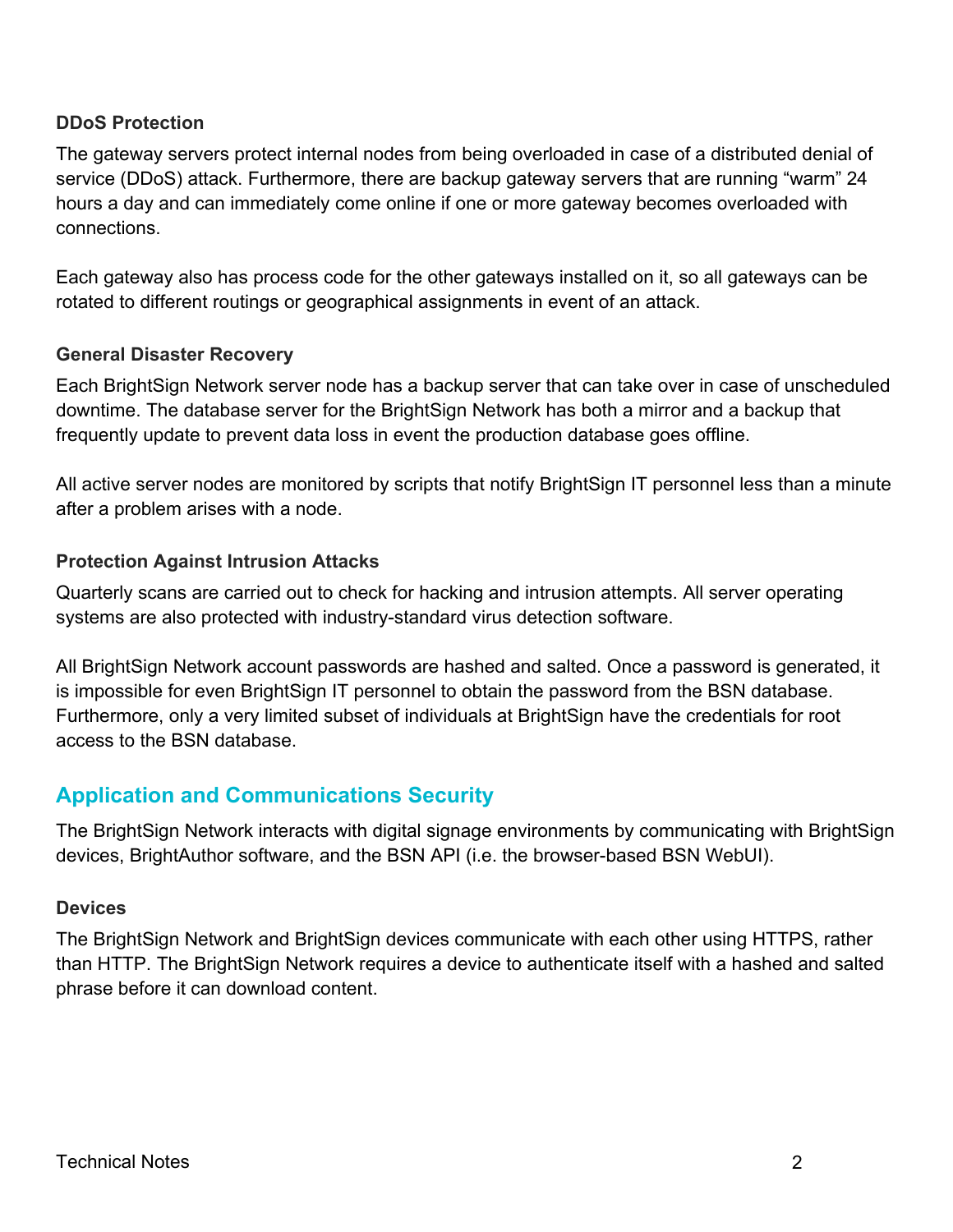## **BrightAuthor**

BrightAuthor requires BSN account authentication before affecting changes on the BrightSign Network. All communication between BrightAuthor and the BrightSign Network is carried out using HTTPS.

#### **BSN API**

Every API call requires account authentication before affecting changes on the BrightSign Network or returning content from the database.

## **Data Center Operation Block Diagram**